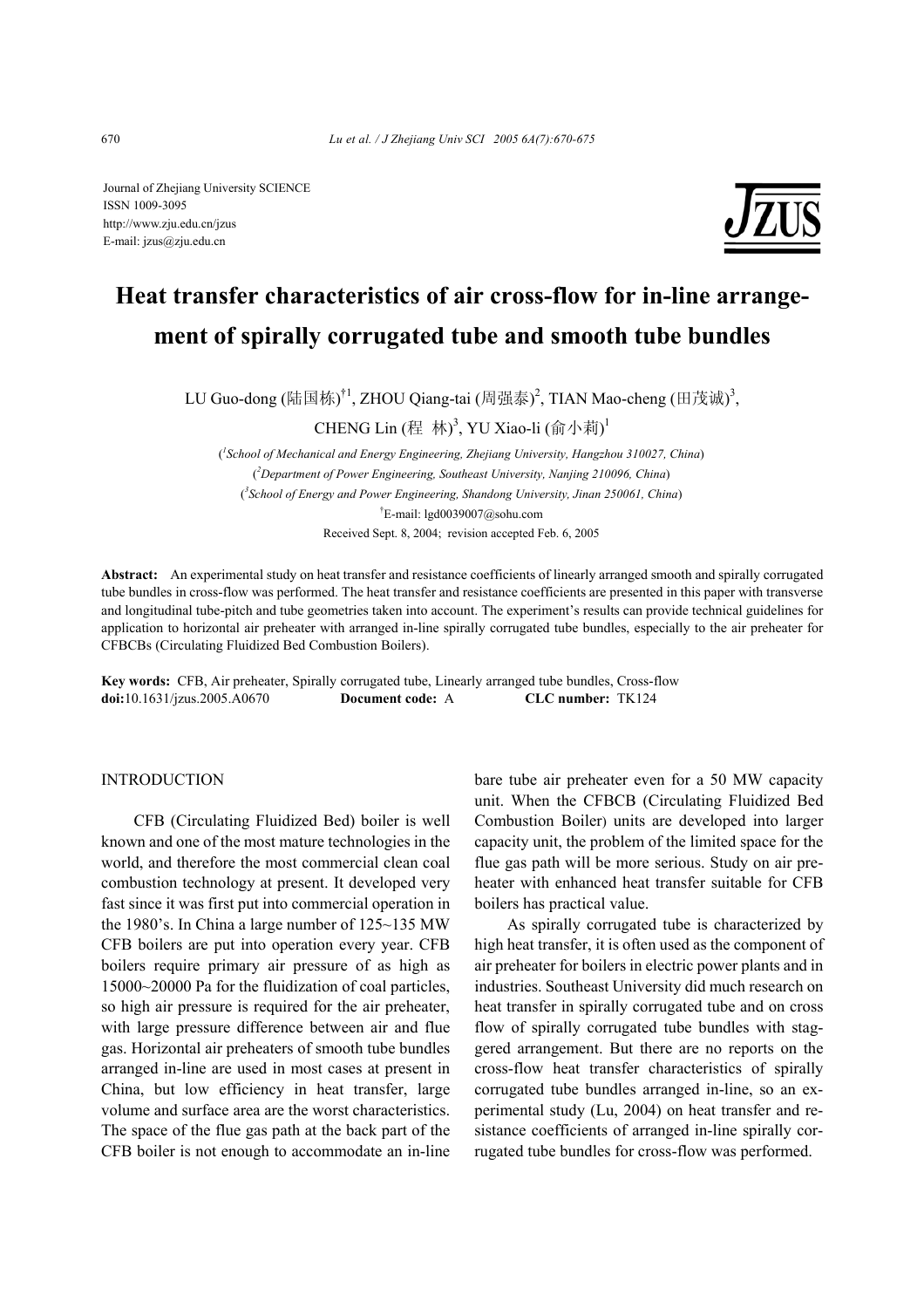# EXPERIMENTAL DETAILS

# **Test system**

The test system was composed of wind tunnels with both cold air and heated air parts (Fig.1). Heat exchange occurs in the test section with heated air crossing-flow horizontal tube bundles arranged in-line and cold air flowing in tubes. The test system was covered with heat insulation material. The test section is shown in Fig.2, containing 10 rows of three tubes each and half tubes on the side walls. The test tubes are smooth and spirally corrugated, O. D. of 40 mm, thickness of 1.5 mm, length of 340 mm. The spirally corrugated tube's geometric parameters such as the spacing of corrugation *p* and the depth of corrugation *h*, are shown in Table 1.

Thermo-couples are placed at the inlet and outlet of the test section to measure the air temperature.



**Fig.1 System diagram of the test rig** 



**Fig.2 General view of testing cross section** 

|                    | $\overline{ }$ | -        |
|--------------------|----------------|----------|
| Tube serial number | $p$ (mm)       | $h$ (mm) |
| A <sub>1</sub>     | 15             | 1.0      |
| A7                 | 16             | 1.25     |
| A8                 | 16             | 1.4      |
| A <sub>3</sub>     | 20             | 1.0      |
| A <sub>4</sub>     | 20             | 1.2      |
| A <sub>9</sub>     | 20             | 1.4      |
| A <sub>5</sub>     | 24             | 1.2      |
| A <sub>2</sub>     | 24             | 1.5      |

**Table 1 Geometric parameters of spirally corrugated tube**

Thermocouples are connected to FLUKE data acquisition system, providing junction compensation automatically for the thermo-couples at accuracy of 0.02 °C and frequency of 0.5 Hz. Before use, the thermo-couples were calibrated with thermostat oil bath and mercury thermometer. Inclined tube micromanometer with pure alcohol as medium was used for pressure difference measurement. All the experiments are performed under heated condition. Strict leakage tests were carried out before the experiments.

# **Test equipment and instrument**

Tube bundles were arranged in-line, with transverse pitch of 60, 70 and 80 mm and longitudinal pitch of 50, 60 and 70 mm, respectively. Fifty-four groups of experimental studies for smooth and spirally corrugated tube were performed by orthogonal method with instruments listed in Table 2. Heated air velocity in the rectangular stabilization section was measured.

|  |  |  |  | Table 2 Test equipment and instrument |
|--|--|--|--|---------------------------------------|
|--|--|--|--|---------------------------------------|

| Item                              | Model number and parameter       |
|-----------------------------------|----------------------------------|
| Steam boiler                      | $Lss0.5-1.0-Y$                   |
| FLUKE data<br>acquisition system  | DAO26A, accuracy: $0.02$ °C      |
| Inclined tube<br>micromanometer   | <b>YYT-200B</b>                  |
| Mercury glass-stem<br>thermometer | Accuracy: $0.1$ °C               |
| Pitot tube                        | Accuracy: $\pm (1.5 \sim 4.0)\%$ |

Hot air velocity was measured with 3 Pitot tubes (Fig.3). Cold air velocity was measured in a velocity measurement tube of 273 mm O. D. with a flute tube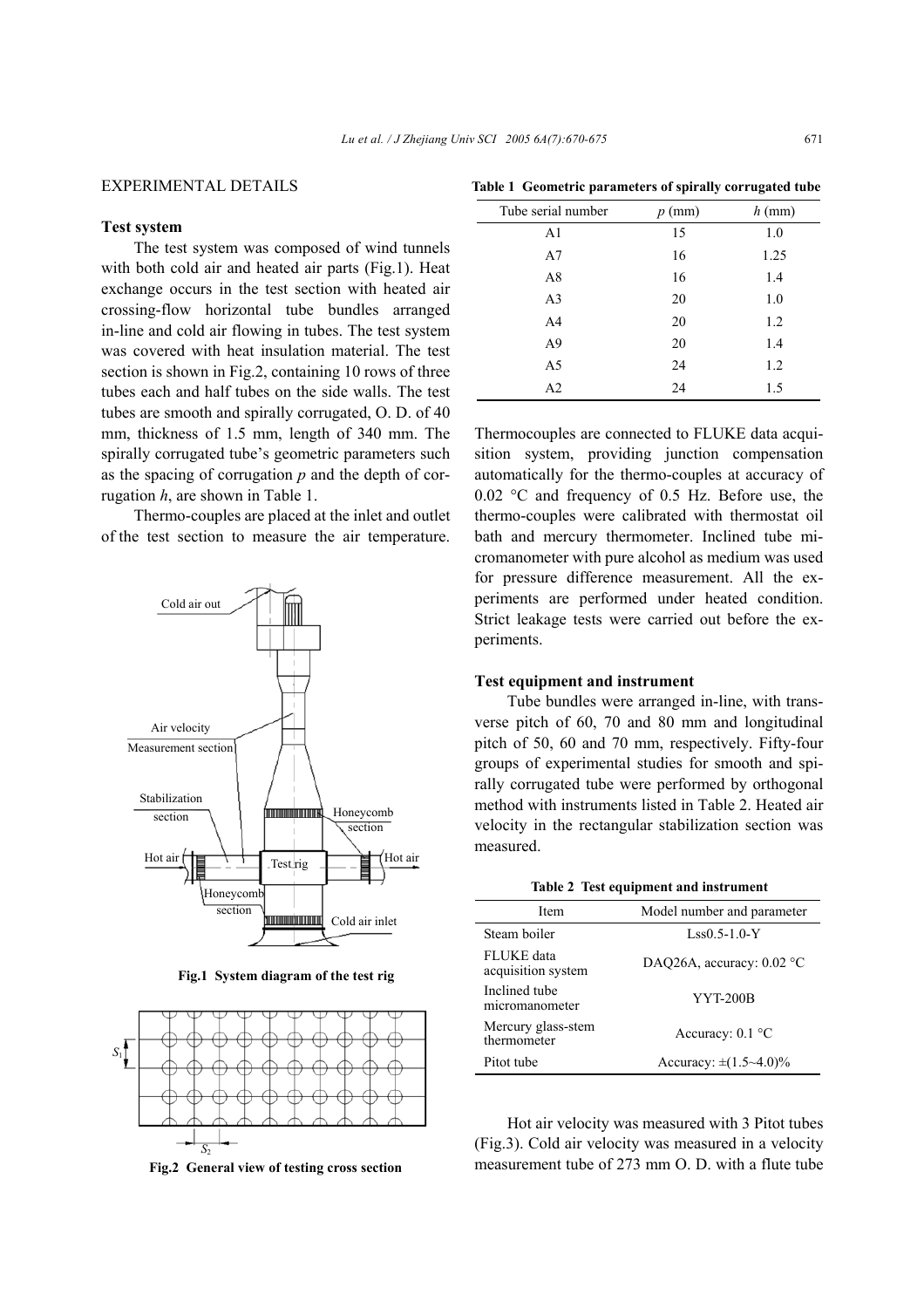(Fig.4) made of stainless steel tube of 10 mm O. D. and 1.5 mm thickness. The flute tube was calibrated before being put into use.

Two mercury thermometers with accuracy of 0.1 °C were placed one each at the inlet and outlet of the test section to measure the temperature. At the beginning of the experiments, the cold air system was operated first, then the heated air system. The heating system was composed of steam heating and electrical heating; a voltage regulator was used in the electrical heating system in order to maintain the heated air temperature fluctuation of  $\pm 1$  °C. During the experiments, the cold air velocity was kept constant, with the heated air velocity being varied in order to obtain different heat transfer rate.

The test tubes and the tube plates were changed after each test.



**Fig.3 Measurement of heated air with Pitot tube** 



**Fig.4 Measurement tube for cold air**

# TEST SYSTEM CHECKING AND DATA REDUCTION

### **Test system checking**

The smooth tube was tested first. There are many heat transfer coefficient formulas for tube side, the formula by Dittus and Boelter (1930), and Kays and Crawford (1980) are used widely and the correlation equation of Kays and Crawford (1980) is considered as the most reliable one for gas especially for air, which is

$$
Nu_{i} = 0.022Re_{i}^{0.8}Pr_{i}^{0.5}
$$
 (1)

Because the length of test tubes is short (only 340 mm long), a coefficient of correction for smooth tube is taken into account. The correction coefficient correlation equation given by Al-Arabi (1982) which is suitable for air is used here:

$$
\overline{\varepsilon}_{1} = 1 + \frac{C}{x/D_{h}}
$$
 (2)

where, 
$$
C = \frac{(x/D_h)^{0.1}}{Pr^{1/6}} \left( 0.68 + \frac{3000}{Re^{0.81}} \right)
$$
.

The heat transfer efficient (dashed line in Fig.5) of smooth tube bundles arranged in-line can be written as:

$$
Nu_{o} = 0.326Re_{o}^{0.593}Pr_{o}^{0.36} \left(\frac{s_{1}}{d_{o}}\right)^{-0.18} \left(\frac{s_{2}}{d_{o}}\right)^{0.34} \tag{3}
$$

Eq.(3) is valid for  $Re_0 = 4.7 \times 10^3 \sim 9.6 \times 10^4$ .



**Fig.5 Comparison between correlation of heat transfer for smooth tube bundles arranged in-line and classical correlation equation**

The experimental data agreed with that of Chen and Chen (1981):

$$
Nu_{o} = 0.2\sqrt{\left(1 + 2\left(\frac{s_{1}}{d_{o}}\right) - 3\right)\left(1 - \left(\frac{s_{2}}{d_{o}}\right)\right/2\right)^{3}}Re_{o}^{0.65}Pr_{o}^{0.33}
$$
\n(4)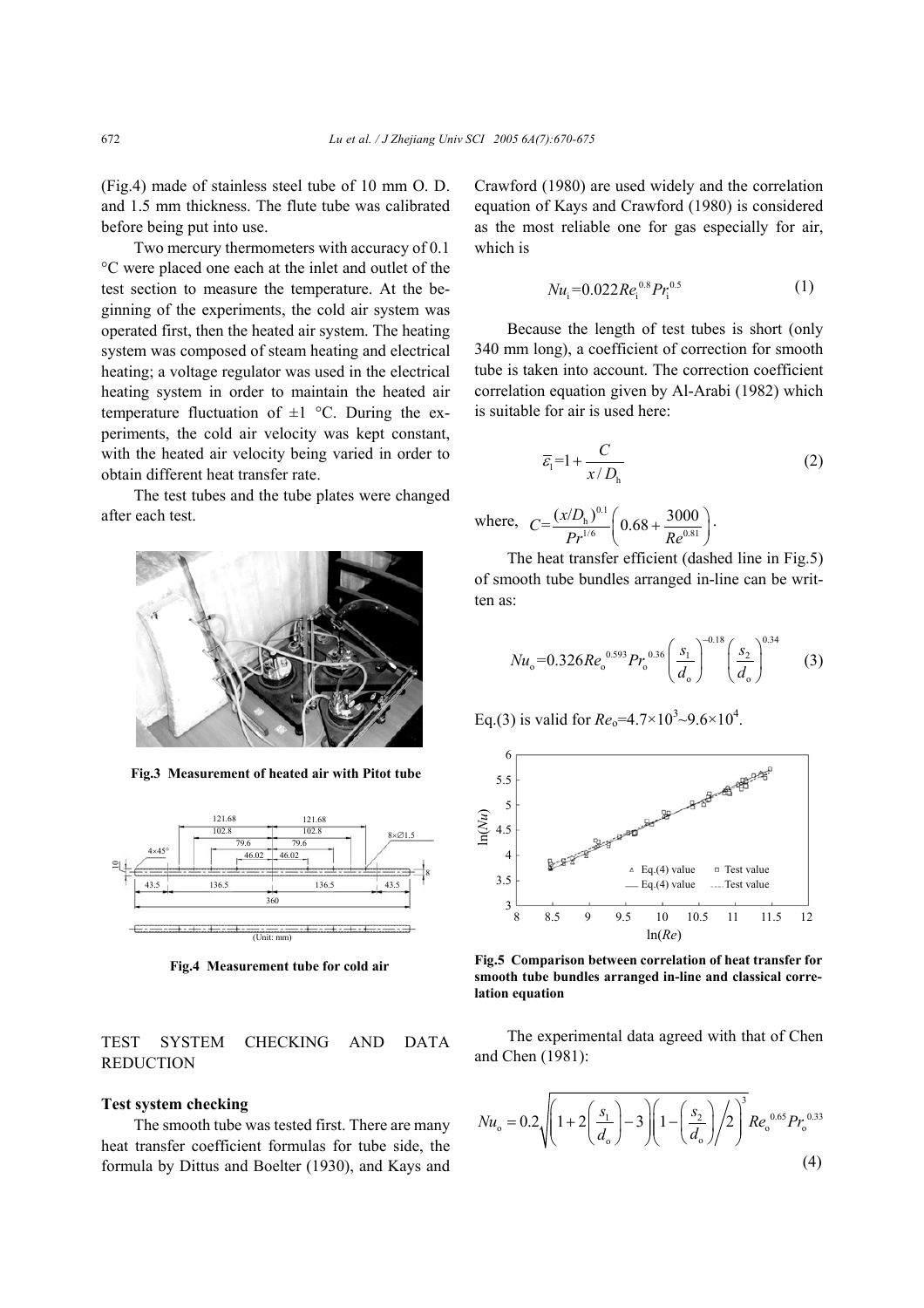The subscript of "i" and "o" represents internal and external tubes respectively in Eq.(1) $\sim$ Eq.(4). The characteristic temperature is the mean air temperature in internal and external tubes.

Comparison between the experimental data and Eq.(4) is shown in Fig.5, where the experimental data for tube side deviates by a maximum of 4.7% from Eq.(4), so the test system is reliable.

#### **Mathematical model**

Heated air:

$$
Q_0 = c_{p0} [\rho_0 V_0 (n-1) s_1 l] \Delta t_0 \tag{5}
$$

where,  $Q_0$  is heat flux of heated air, kW;  $c_{po}$ , specific heat at constant pressure of the heated air, kg/(kJ⋅K);  $\rho$ <sub>o</sub>, average density of the heated air in the test section,  $kg/m<sup>3</sup>$ ;  $V<sub>o</sub>$ , the max speed of the heated air in the test section, m/s; *n* is the tube number in the test section, root; *s*1, transverse pitch, mm; *l* is the clear length of tubes between the tube plates, mm; Δt<sub>o</sub>, temperature difference of heated air in the test section, K.

Cold air:

$$
Q_i = c_{pi}[\rho_i V_i n \pi d_i^2 / 4] \Delta t_i
$$
 (6)

where,  $Q_i$ , heat flux of cold air, kW;  $c_{pi}$ , heat at constant pressure of the cold air, kg/(kJ⋅K);  $\rho_i$ , average density of the cold air in the test section,  $kg/m^3$ ;  $V_i$ , the max speed of the cold air in the test section, m/s; *n* is the tube number in the test section, root;  $d_i$ , inside tube diameter, mm; ∆*t*i, temperature difference of cold air in the test section, K.

The difference of heat flux between heated air and cold air is no more than 5% for most cases, and the average value of the heat flux of heated air and cold air is used as the total heat flux:

$$
Q=(Q_0+Q_1)/2 \tag{7}
$$

The total heat flux can be written as:

$$
Q = K A \Delta t' \tag{8}
$$

where, *K* is the total heat transfer coefficient without considering the thermo resistance of the tube,

$$
K = \frac{1}{\overline{d}/\alpha_{\rm o} d_{\rm o} + \overline{d}/\alpha_{\rm i} d_{\rm i}}\tag{9}
$$

where,  $\alpha$ , heat convection coefficient, W/(m<sup>2</sup>·K);  $\overline{d}$ , average value of inside and outside pipe diameter, mm; *A* is the average heat transfer area, m<sup>2</sup>;  $\Delta t'$ , logarithmic average value of temperature inside and outside tube.

The heat transfer coefficient inside spirally corrugated tube is used from literature (Wang, 1995) and the heat convection coefficient of  $\alpha_0$  for tube side can be obtained from Eq. $(5)$ ~Eq. $(8)$ . According to the analysis of dimension, the heat transfer coefficient of cross-flow spirally corrugated tube bundles arranged in-line can be written as:

$$
Nu_{o} = aRe^{b}Pr^{c}\left(\frac{s_{1}}{d_{o}}\right)^{d}\left(\frac{s_{2}}{d_{o}}\right)^{e}\left(\frac{p}{h}\right)^{f}\left(\frac{h}{d_{o}}\right)^{g}
$$
 (10)

where,  $a \sim g$  are unknown parameters, determined by data regression.

The resistance coefficient can be obtained from Eq.(11)

$$
Eu_{o} = \frac{1}{z} \frac{\Delta P_{o}}{\rho_{o} V_{o}^{2} / 2}
$$
 (11)

where, ∆*P*o, pressure difference in tube bundles, Pa; *z*  is the number of tube rows.

According to the analysis of dimension, the Euler number can be written as:

$$
Eu_{o} = aRe^{b} \left(\frac{s_{1}}{d_{o}}\right)^{c} \left(\frac{s_{2}}{d_{o}}\right)^{d} \left(\frac{p}{h}\right)^{e} \left(\frac{h}{d_{o}}\right)^{f}
$$
 (12)

where, *a*~*f* are unknown parameters, determined by data regression.

# **Comparison of heat transfer between spirally corrugated tube and smooth tube bundles arranged in-line**

A comparison of *K* between spirally corrugated tube and smooth tube bundles arranged in-line is shown in Fig.6, and another comparison of *Nu*o for tube side is shown in Fig.7. Fig.6 and Fig.7 show that the value of  $K$  of spirally corrugated tube bundles is 12.78%~41.5% higher than that of smooth tube bundles, and the value of  $Nu<sub>o</sub>$  is  $2.05\%$ ~17.02% higher correspondingly.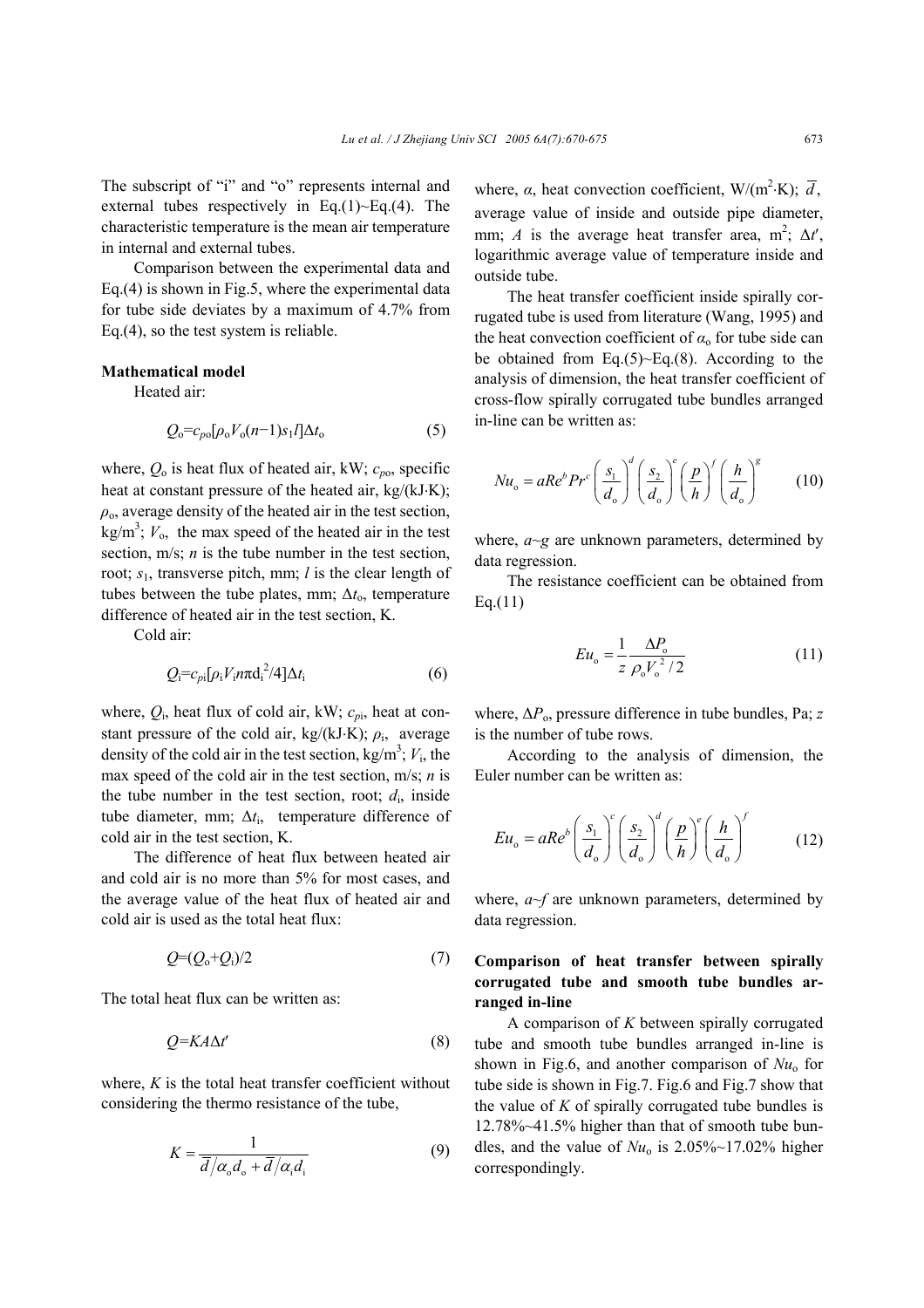

**Fig.6 Comparison of total heat transfer coefficient between bundles of spirally corrugated tube and smooth tube arranged in-line**



**Fig.7 Comparison of heat transfer coefficient for tube side between bundles of spirally corrugated tube and smooth tube arranged in-line**

#### **Test result of smooth tube bundles**

The test result of heat transfer coefficient is shown in Eq.(3). The friction coefficient obtained can be written as:

$$
Eu_{o} = 0.7364Re_{o}^{-0.021} \left(\frac{s_{1}}{d_{o}}\right)^{-2.15} \left(\frac{s_{2}}{d_{o}}\right)^{0.23}
$$
 (13)

Eq.(13) deviates by a maximum of 7.34% from the experiments data, which is in good agreement with the correlation equation by Zukauskas (1968) except for a little difference in some aspects, such as  $Eu_0$  decreases as  $Re_0$  increases when  $Re_0 \ge 10^4$ , and  $Eu_0$ decreases as  $s_1$  increases but increases as  $s_2$  increases.

#### **Test result of spirally corrugated tube bundles**

The heat transfer coefficient inside the tube from Wang (1995) and the heat transfer coefficient for tube side can be written as:

$$
Nu_{o} = 0.27Re^{0.566}Pr^{0.36}\left(\frac{s_{1}}{d_{o}}\right)^{-0.26}\left(\frac{s_{2}}{d_{o}}\right)^{0.11}\left(\frac{p}{h}\right)^{0.04}\left(\frac{h}{d_{o}}\right)^{-0.16}\tag{14}
$$

Eq.(14) is valid for  $3.27 \times 10^3 \leq Re_0 \leq 1.01 \times 10^5$ , 15 mm≤*p*≤24 mm, 1.0 mm≤*h*≤1.5 mm, 1.5≤*s*<sub>1</sub>/*d*<sub>0</sub>≤2, and  $1.25 \leq s_2/d_0 \leq 1.75$ . Eq.(14) deviates by a maximum of 7.63% from the experiment's data.

The friction coefficient correlation equation for tube side can be written as:

When  $9.59 \times 10^3 \leq Re_0 \leq 1.01 \times 10^5$ ,

$$
Eu_{o} = 0.855Re^{-0.076} \left(\frac{s_{1}}{d_{o}}\right)^{-1.89} \left(\frac{s_{2}}{d_{o}}\right)^{0.16} \left(\frac{p}{h}\right)^{0.04} \left(\frac{h}{d_{o}}\right)^{-0.03} \tag{15}
$$

Eq.(15) deviates by a maximum of 9.48% from the experiments data.

When  $3.27 \times 10^3 \leq Re_0 \leq 9.59 \times 10^5$ ,

$$
Eu_{o} = 0.14Re^{-0.25} \left(\frac{s_{1}}{d_{o}}\right)^{-1.03} \left(\frac{s_{2}}{d_{o}}\right)^{0.23} \left(\frac{p}{h}\right)^{0.42} \left(\frac{h}{d_{o}}\right)^{-0.36}
$$
\n(16)

Eq.(16) deviates by a maximum of 7.65% from the experiments data. Eqs.(15) and (16) are valid for 1.5≤*s*1/*d*o≤2, 1.25≤*s*2/*d*o≤1.75, 15 mm≤*p*≤24 mm, and 1.0 mm≤*h*≤1.5 mm.

### **CONCLUSION**

The study results can be summarized as:

1. The coefficient *K* of spirally corrugated tube bundles arranged in-line is higher than that of the smooth tube, by  $10.55\% \sim 36.33\%$ ; the coefficient  $Nu_0$ for tube side is higher by 3.05%~33.4% respectively.

2. The heat transfer coefficient of air cross-flow of spirally corrugated tube bundles arranged in-line can be obtained from Eq.(14).

3. The friction coefficient of air cross-flow spirally corrugated tube bundles arranged in-line can be obtained from Eq.(15) and Eq.(16).

The results above can provide technical guide-